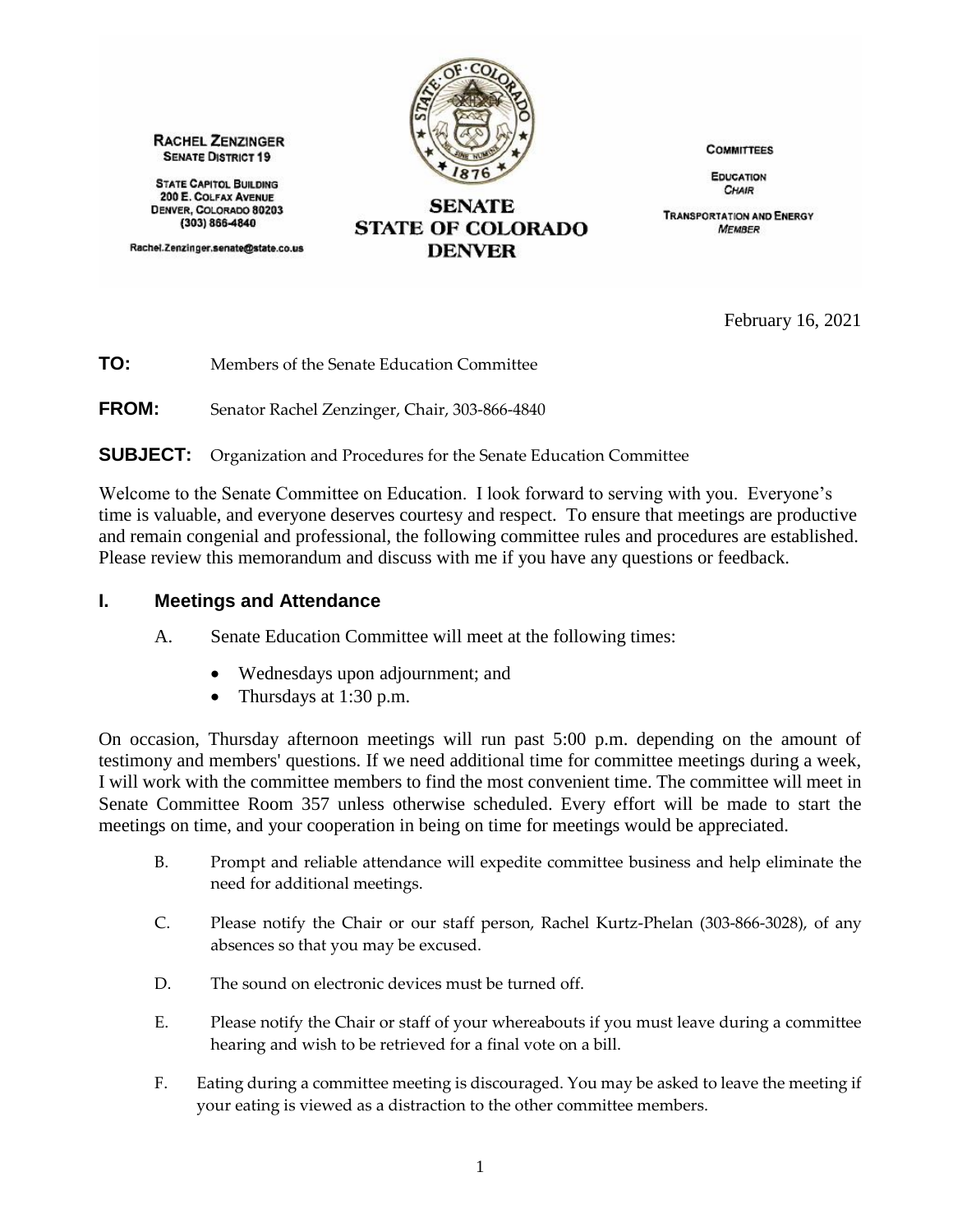## **II. Bills, Amendments, and Fiscal Notes**

- A. The Chair is responsible for scheduling hearings on all bills before the committee. Legislative Council Staff will maintain an up-to-date list of all bills assigned to the committee and the current status of their disposition. Staff will provide you a copy of this status sheet upon request.
- B. Committee members are strongly encouraged to bring copies of bills, amendments, and fiscal notes under consideration by the committee to each meeting. Please notify staff if you do not have a bill or fiscal note for a bill that is under consideration.
- C. Amendments should be tendered in written form whenever possible. Verbal amendments should be in as specific language as possible. If, when hearing a bill, the bill sponsor or committee cannot arrive at specific language, the bill may be laid over at the discretion of the chair.
- D. If a member plans to offer any major amendment to substantively amend a bill, please distribute it to all committee members at least 24 hours prior to the committee hearing. Failure to do so may result in the bill being laid over until the next scheduled committee hearing.
- E. Whenever possible, email proposed amendments to staff prior to the appropriate committee meeting.
- F. On or before hearing days, each committee member will receive a fiscal note on pink paper for each bill on the day's calendar. The statement will indicate what fiscal impact the measure will likely have on the state and local governments, or whether the measure will have no fiscal impact. If a committee member is interested in seeing a fiscal note statement prior to a meeting, staff may provide a copy in advance, if it is available.
- G. Whenever possible, those bills requiring a significant amount of discussion or amendments, or that may attract a large number of witnesses, will be scheduled for Thursday afternoon committee meetings.

### **III. Testimony**

A. During a declared public health disaster emergency, members of the public may testify remotely through the WebEx video conferencing or call-in options. Persons wishing to testify remotely must register in advance of the meeting. Registration opens when a bill is scheduled for its committee hearing and closes when the meeting begins. Persons wishing to testify in person may register in advance or during the meeting. Witnesses may sign up to testify remotely or in person at:

<https://www2.leg.state.co.us/CLICS/CLICS2021A/commsumm.nsf/signIn.xsp>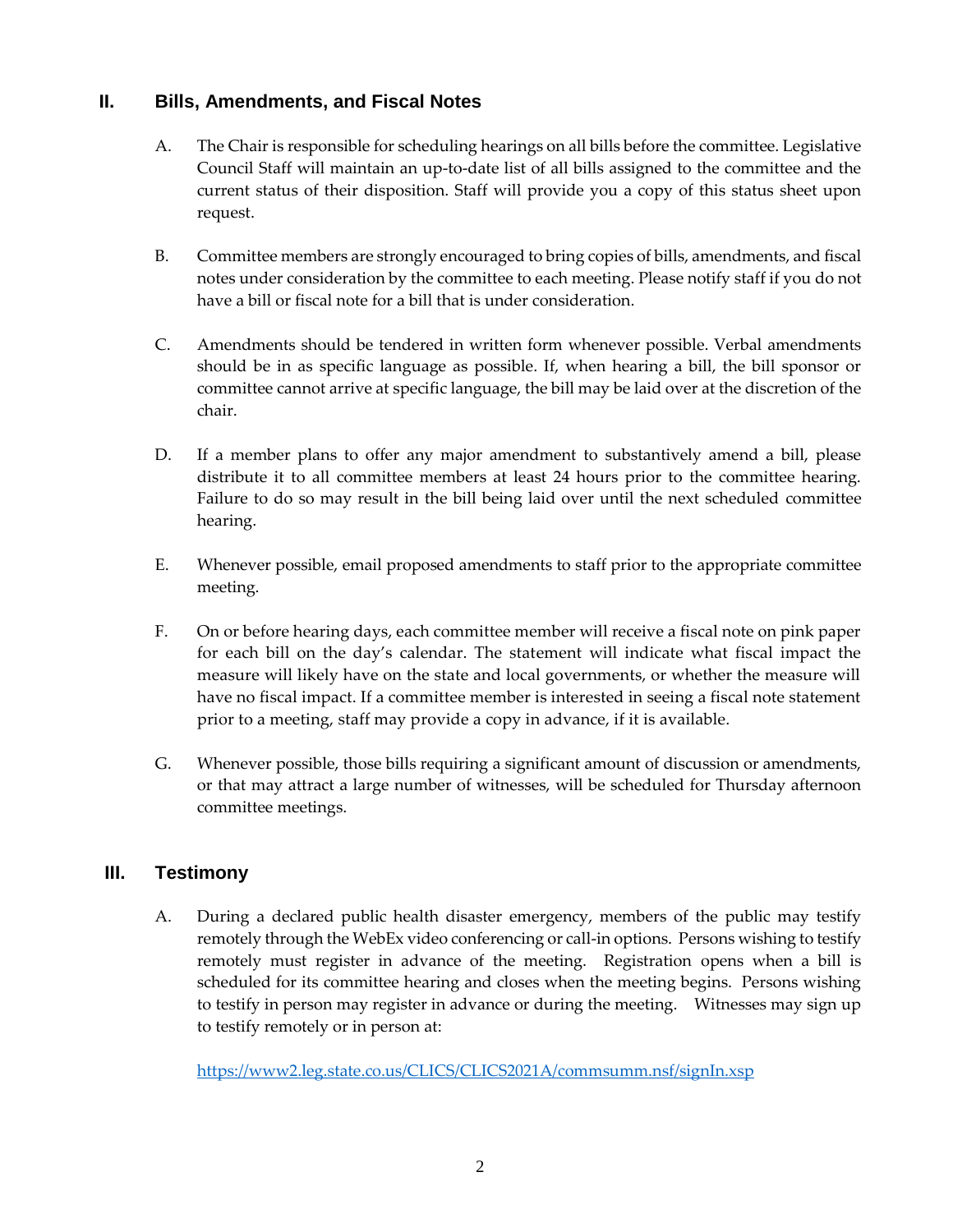- B. Members of the public may submit written testimony in lieu of testifying in person at [https://www2.leg.state.co.us/CLICS/CLICS2021A/commsumm.nsf/signIn.xsp.](https://www2.leg.state.co.us/CLICS/CLICS2021A/commsumm.nsf/signIn.xsp) The option to submit written testimony will be available once a bill is scheduled for a hearing in a committee of reference and last until the committee hearing on the bill concludes. Members of the committee can access submitted written testimony through the committee's Box account.
- C. All witnesses will be required to orally identify themselves and the organization they represent, if any, for the taped record of each meeting.
- D. Testimony will be kept to three minutes per person, and may be limited or extended at the discretion of the chair. In general, testimony which duplicates prior testimony will be discouraged. I will work with the bill sponsors to determine the best method for scheduling testimony.
- E. Be courteous to those who come to testify. Part of courtesy is being present and listening to what they have to say.
- F. In the past, many witnesses have wanted to present lengthy information on their areas of concern. It is strongly suggested that these persons speak to the bill under consideration and, if they want to impart more information to the committee, schedule an informational presentation to the committee at another time. Prime sponsors will be asked to request that witnesses observe this protocol.

### **IV. Committee Procedures and Voting**

- A. All committee members and individuals testifying before the committee are to be recognized by the Chair before speaking.
- B. In order to take any action on a measure, an affirmative vote of a majority of a quorum or a majority of those present and voting, whichever is greater, is required [Senate Rule 22 (n)].
- C. Committee members participating in a committee meeting remotely must keep their video on as much as possible. When voting on a bill, the video must remain on at all times.
- D. A motion to place a bill on the consent calendar is in order for any bill that is referred to the Committee of the Whole, though it is usually used only for a bill that received a unanimous vote.
- E. A motion to reconsider requires the affirmative vote of a majority of the members of the committee [Senate Rule 18 (e)].
- F. If a bill has not been assigned by the President to the Committee on Appropriations, and the committee adopts an amendment to eliminate the need for an appropriation, the committee may, after receiving a memorandum from the fiscal note analyst confirming that the fiscal impact has been eliminated, refer the bill to the Committee of the Whole.